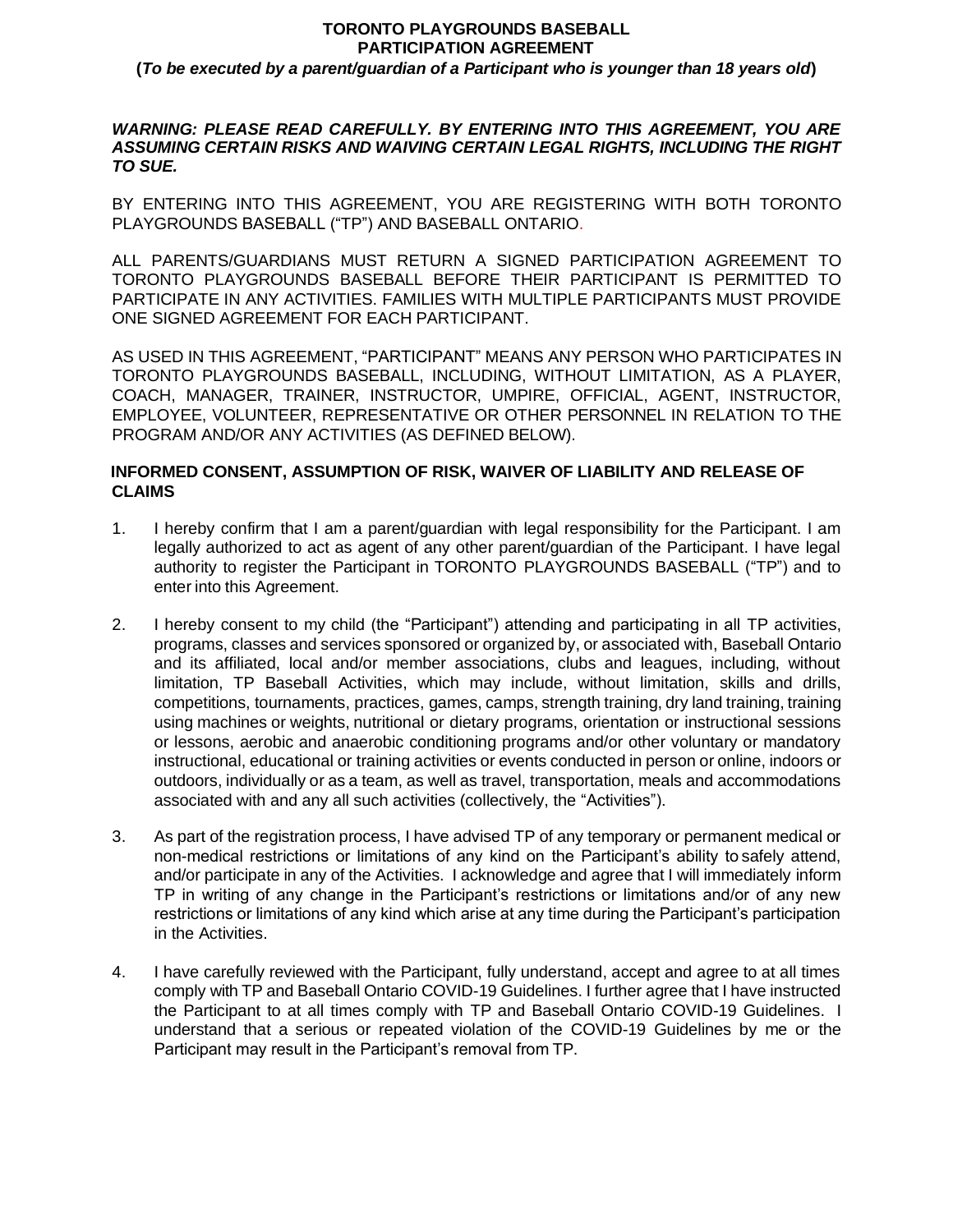- 5. I have carefully considered, fully understand, accept and agree that:
	- a. the Activities have foreseeable and unforeseeable inherent risks, hazards and dangers that no amount of care, caution or expertise can eliminate, including without limitation, the potential for serious bodily injury, permanent disability, paralysis and loss of life;
	- b. TP has a difficult task to ensure safety and it is not infallible. TP may be unaware of the Participant's fitness or abilities, may give incomplete warnings or instructions, may misjudge weather or environmental conditions, and the equipment being used might malfunction; and
	- c. the COVID-19 disease has been declared a worldwide pandemic by the World Health Organization and COVID-19 is extremely contagious. TP has put in place preventative measures to reduce the spread of COVID-19; however, TP cannot guarantee that the Participant will not become infected with COVID-19. Further, participating in the Activities could increase the Participant's risk of contracting COVID-19 and/or spreading COVID-19 to others.
- 6. The Participant is participating voluntarily in the Activities. I am aware of the risks, dangers and hazards to which the Participant may be exposed by participating in the Activities and that TP may fail to safeguard or protect the Participant from such risks, dangers and hazards. I voluntarily accept and fully assume all such risks, dangers and hazards associated with the Activities, whether known or unknown, which may include, without limitation:
	- a. Health: executing strenuous and demanding physical techniques; physical exertion; overexertion; stretching; dehydration; fatigue; cardiovascular workouts; rapid movements and stops; lack of fitness or conditioning; traumatic injury; sprains and fractures, spinal cord injuries, bacterial infections; rashes; and the transmission of communicable diseases, including viruses of all kinds, COVID-19, bacteria, parasites or other organisms or any mutation thereof;
	- b. Premises: defective, dangerous or unsafe condition of the facilities; falls; collisions with objects, fences, sprinklers, equipment or persons; dangerous, unsafe, or irregular conditions the grass, diamond, or other surfaces; extreme weather conditions and lightning; and travel to and from the premises;
	- c. Use of equipment: mechanical failure of the equipment; negligent design or manufacture of the equipment; the provision of or the failure by TP to provide any warnings, directions, instructions or guidance as to the use of the equipment; failure to wear safety or protective equipment; and failure to use or operate equipment within the Participant's own ability;
	- d. Contact: contact with fences, bleachers, the ground, bases, bats, balls, other equipment, vehicles, or other persons; and other contact that may lead to serious bodily injury, including but not limited to concussions and/or other brain injury or serious spinal injury;
	- e. Sport: the sport of baseball and its inherent risks, including but not limited to being hit by the ball or a bat, injuries incurred while running or sliding, collision with umpires or other participants, slipping on or tripping over a base, and entering or leaving the dugout area, bullpen, batting cage, or bleachers;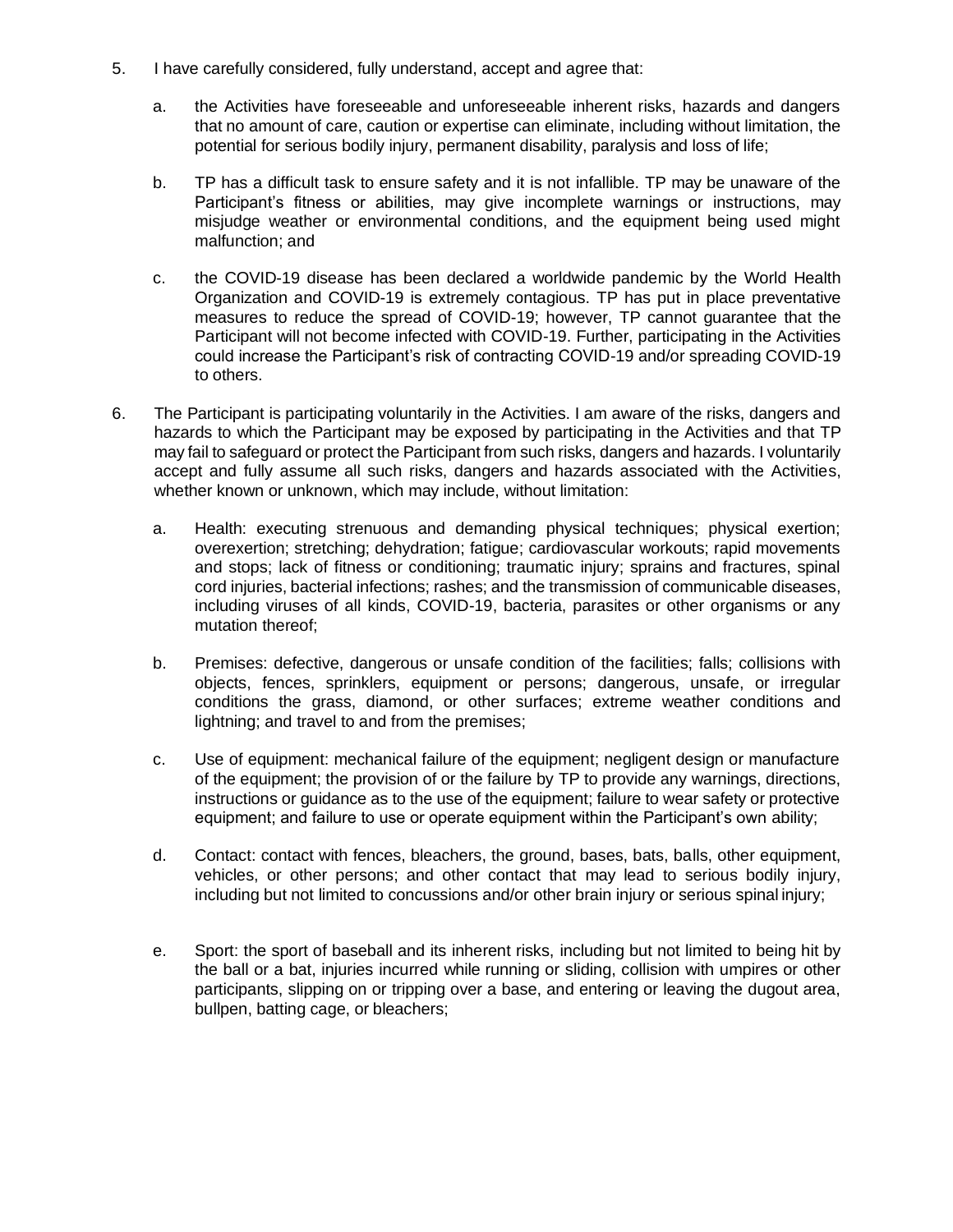- 7. As consideration for TP's agreement to accept the Participant into TP and to permit the Participant to participate in the Activities:
	- a. I acknowledge and agree that:
		- i. if the Participant observes an unusual significant hazard or risk, the Participant will remove themselves from participation and bring their observations to a representative of TP immediately;
		- ii. it is my sole responsibility to assess whether any Activities are too difficult for the Participant. By permitting the Participant to participate in the Activities, I am acknowledging and accepting the suitability and conditions of the Activities;
		- iii. I am responsible for the choice of the Participant's safety or protective equipment and the secure fitting of that equipment; and
		- iv. COVID-19 is contagious in nature and the Participant may be exposed to, or infected by, COVID-19 and such exposure may result in personal injury, illness, permanent disability or death.
	- b. On my behalf, and on behalf of the Participant, any other parent/guardian of the Participant and our respective heirs, executors, administrators, legal or personal representatives, next of kin, successors and assigns (collectively, the "Releasors"), I hereby voluntarily relinquish, waive, release, hold harmless, forever discharge and indemnify Baseball Ontario and each of its affiliated, local and/or member associations, clubs and leagues, including, without limitation, TP, and the respective directors, officers, employees, coaches, umpires, officials, agents, instructors, personnel, representatives, volunteers, contractors, sponsors, facilities and field providers, successors and assigns of, and any other person(s) associated with, Baseball Ontario and each of its member associations, including, without limitation TP (collectively, the "Releasees") from any and all present or future claims, actions, causes of action, demands, proceedings or judgments of any kind (collectively, the "Claims") resulting from any and all injuries, illnesses, medical conditions, disabilities, death, losses, damages, costs, expenses, costs (including legal fees) or any other loss or damage to person or property that may be suffered or incurred by me, the Participant or any other person arising out of or in relation to the Participant's attendance at and/or participation in the Activities, regardless of the cause, including, without limitation, any Claims resulting from any negligence, gross negligence, negligent rescue, carelessness, breach of contract, breach of statutory duty and/or any and all other acts and/or omissions by the Releasees (or any of them), and/or any decision of any kind made by the Releasees (or any of them), regardless of the nature of that decision, and/or any and all claims arising from or in relation to the Participant's exposure to, or infection with, COVID-19. I further agree not to directly or indirectly commence or join any proceedings against any other individual, partnership, association, trust, unincorporated organization or corporation with respect to any matters which may have arisen between the Releasors (or any of them) and the Releasees (or any of them), or in which any claim could arise against the Releasees (or any of them) for contribution or indemnity or other relief over. I further agree that the Releasees other than TP and Baseball Ontario are intended to be third party beneficiaries of this Release and, as such, all such other Releasees are entitled to enjoy the benefits of this Release and have the right to independently rely on and/or enforce the terms of this waiver of liability and release of claims directly. For greater clarity, I acknowledge and agree that the waiver of liability and release of claims described above does not preclude myself or the Participant from making a claim under any sports accident coverage provided by TP and/or Baseball Ontario to their Participants.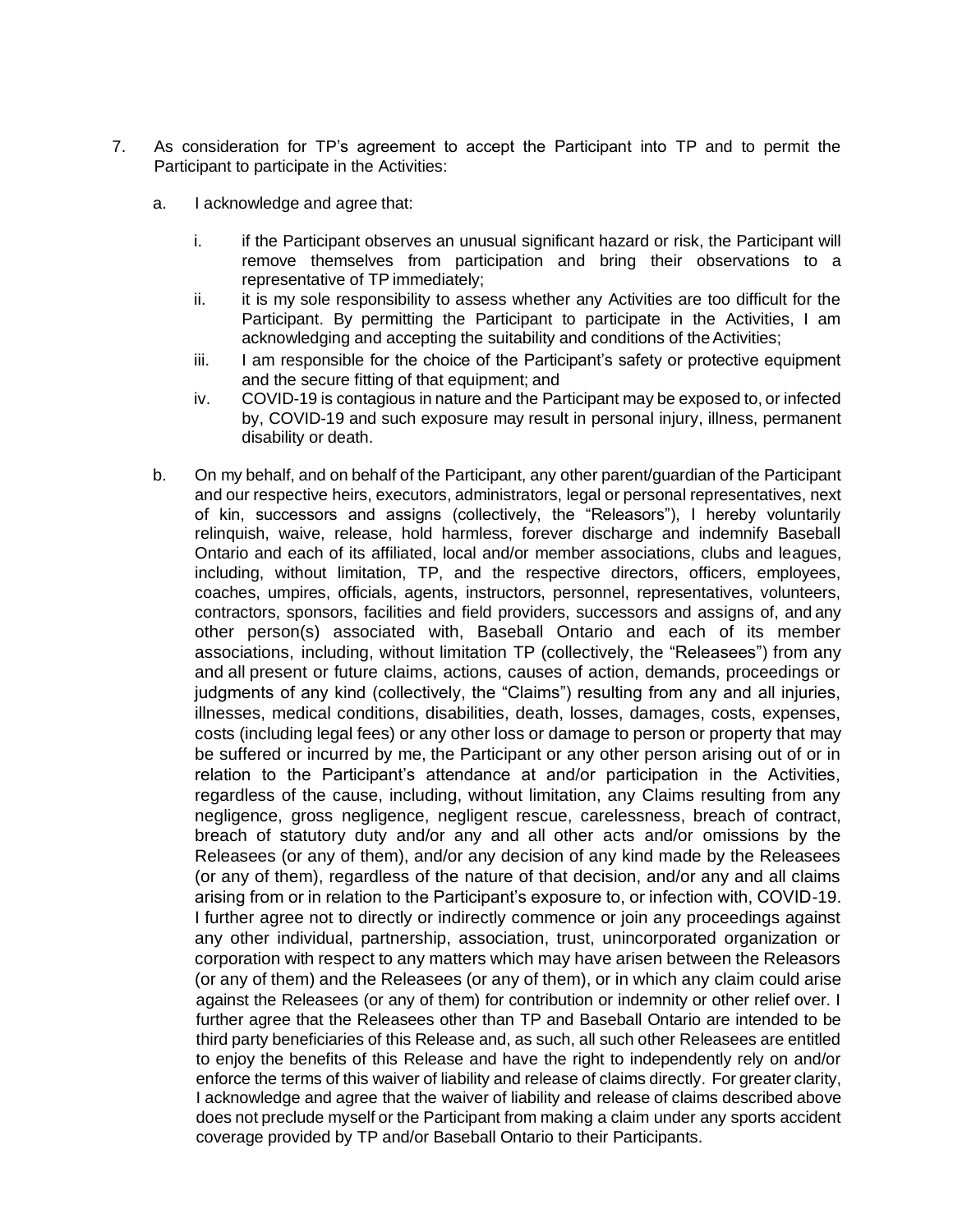### **FIRST AID & EMERGENCY MEDICAL CARE**

8. I hereby consent to TP and its employees, volunteers, and other authorized representatives of TP involved in TP administering or arranging for first aid treatment and/or arranging for emergency medical care (including hospitalization) that is deemed necessary, at myexpense.

# **PERMISSION TO USE NAME AND IMAGE; RIGHT OF PUBLICITY**

9. I hereby grant permission to TP and/or Baseball Ontario (and to any persons authorized by TP and/or Baseball Ontario) to collect, use, disclose and retain the Participant's name and image recorded through photographs, videos and other media images taken of the Participant, or which include the Participant, for instructional, promotional and educational purposes and/or such other purposes authorized by TP and/or Baseball Ontario from time to time. Such photographs, videos and other images may be used by TP in all formats and publications, and in both print and electronic media, including, without limitation, newspapers, brochures, websites and social media of TP and/or Baseball Ontario.

# **PERMISSION TO COMMUNICATE**

10. I hereby grant permission to TP and Baseball Ontario (and to any persons authorized by TP) to communicate with me and the Participant via electronic messages, including email, regarding matters related to my relationship, or the Participant's relationship, with TP and/or Baseball Ontario including, without limitation, team selection, program, membership, promotional materials and/or other TP and/or Baseball Ontario related information. I may choose not to receive TP and/or Baseball Ontario communications at any time by selecting the unsubscribe link in the footer of TP and/or Baseball Ontario emails.

### **USE OF PERSONAL INFORMATION**

11. I hereby consent to TP and Baseball Ontario collecting, using, disclosing and retaining any personal information regarding me and the Participant provided pursuant to the registration process for the purpose of administering the Participant's participation in TP and for all other purposes permitted or required by TP's and Baseball Ontario's privacy policies and applicable personal information protection legislation.

### **ADHERENCE TO RULES, REGULATIONS AND POLICIES**

12. I have carefully read, fully understand, accept and agree to at all times adhere to the rules, regulations, policies, and bylaws of TP and Baseball Ontario, as posted from time to time on TP and Baseball Ontario websites. Including but not limited to TP Baseball Guidelines for Participation and TP Parent Code of Conduct I hereby assume full responsibility for the payment of all fees associated with the Participant's participation in TP and agree to TP's refund policy.

### **ROWAN'S LAW**

13. Under Rowan's Law, before any player can be registered with TP or Baseball Ontario, the player, and the parent or legal guardian of the player if the player is under 18 years of age, must review the Rowan's Law Concussion Education Resources for their age group, which are found on the Baseball Ontario website. Both the player and the parent must also read the relevant Code of Conduct, which can also be found on the Baseball Ontario site.